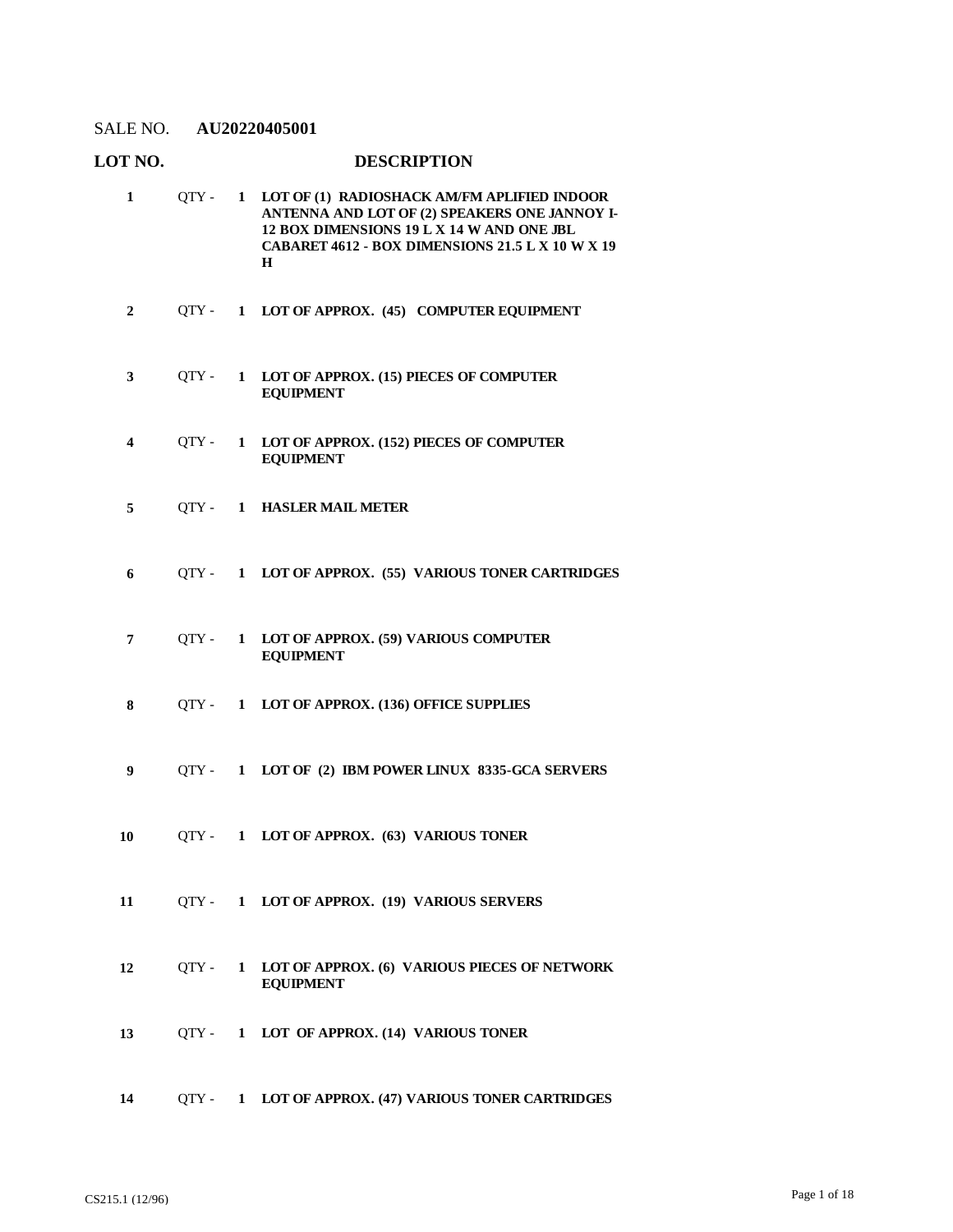| LOT NO. |       |              | <b>DESCRIPTION</b>                                                                                                                                                         |
|---------|-------|--------------|----------------------------------------------------------------------------------------------------------------------------------------------------------------------------|
| 15      | QTY - | $\mathbf{1}$ | LOT OF APPROX. (372) HP DESKTOP COMPUTERS                                                                                                                                  |
| 16      | QTY - | $\mathbf{1}$ | LOT OF APPROX. (41) PIECES OF COMPUTER<br><b>EQUIPMENT</b>                                                                                                                 |
| 17      | QTY - | $\mathbf{1}$ | LOT OF APPROX. (10) VARIOUS SCANNERS AND (4)<br><b>BINS</b>                                                                                                                |
| 18      | OTY - | $\mathbf{1}$ | LOT OF APPROX. (82) PIECES OF COMPUTER<br><b>EQUIPMENT</b>                                                                                                                 |
| 19      | OTY - | $\mathbf{1}$ | LOT OF APPROX. (35) PIECES OF COMPUTER<br><b>EQUIPMENT</b>                                                                                                                 |
| 20      | OTY - | 1            | LOT OF APPROX. (189) PIECES OF OFFICE SUPPLIES                                                                                                                             |
| 21      | OTY - | $\mathbf{1}$ | LOT OF APPROX. (956) MISC. PIECES OF OFFICE<br><b>SUPPLIES: INCLUDES : CASSETTES, TYPEWRITER</b><br>RIBBONS, INDEX TABS, LABLES, DISKETTES, AND<br><b>ANTI STATIC PADS</b> |
| 22      | OTY - | 1            | LOT OF APPROX. (8) QUARTET TRIPOD TENT POLE<br>STYLE LEGS AND (2) PRO SPEAKER STANDS                                                                                       |
| 23      | OTY - | 1            | LOT OF APPROX. (110) VARIOUS PIECES OF<br><b>COMPUTER EQUIPMENT</b>                                                                                                        |
| 24      | OTY - | $\mathbf{1}$ | LOT OF APPROX. (10) ROLLING FOLDING TABLE                                                                                                                                  |
| 25      |       |              | QTY- 1 LOT OF APPROX. (11) TONER CARTRIDGES                                                                                                                                |
| 26      |       |              | QTY - 1 LOT OF (2) DELL M1000E CHASSIS (EMPTY)                                                                                                                             |
| 27      |       |              | QTY - 1 LOT OF (3) FOLDING WORK TABLES                                                                                                                                     |
| 28      |       |              | QTY - 1 LOT OF APPROX. (8) TRAPEZOID TABLES                                                                                                                                |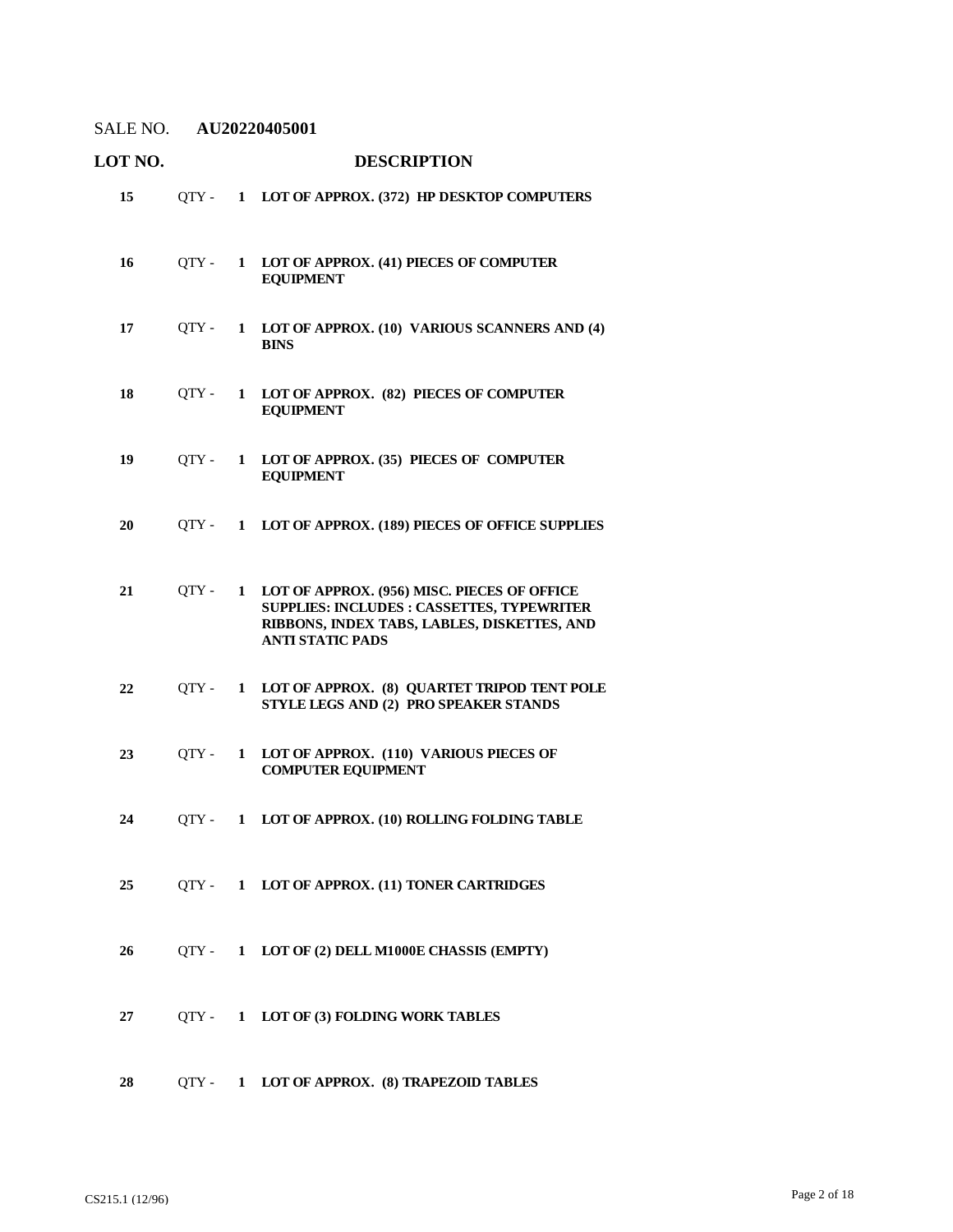| <b>LOT NO.</b> |                  |              | <b>DESCRIPTION</b>                                                                   |
|----------------|------------------|--------------|--------------------------------------------------------------------------------------|
| 29             |                  |              | QTY- 1 LOT OF (3) FOLDING WORK TABLES                                                |
| 30             |                  |              | QTY - 1 LOT OF (3) WORK TABLES                                                       |
| 31             |                  |              | QTY- 1 LOT OF APPROX. (107) MONITORS                                                 |
| 32             |                  |              | QTY - 1 LOT OF (4) FOLDING TABLE                                                     |
| 33             |                  |              | QTY - 1 LOT OF APPROX. (125) VARIOUS TONER CARTRIDGES<br><b>AND MAINTENANCE KITS</b> |
| 34             | OTY -            | $\mathbf{1}$ | LOT OF (3) FOLDING WORK TABLE                                                        |
| 35             | OTY -            |              | 1 LOT OF APPROX. (21) VARIOUS LEXMARK PRINTING<br><b>SUPPLIES</b>                    |
| 36             | $\text{OTY} - 1$ |              | <b>14 GALLON SHOP VAC</b>                                                            |
| 37             | OTY -            | $\mathbf{1}$ | LOT OF APPROX. (336) PIECES OF NETWORKING<br><b>EQUIPMENT</b>                        |
| 38             | $\text{OTY} - 1$ |              | LOT OF APPROX. (121) VARIOUS TONER                                                   |
| 39             |                  |              | QTY - 1 LOT OF APPROX. (12) FILE CABINETS                                            |
| 40             |                  |              | QTY- 1 LOT OF (5) FILE CABINETS                                                      |
| 41             |                  |              | QTY - 1 LOT OF APPROX. (13) FILE CABINETS                                            |
| 42             |                  |              | QTY- 1 LOT OF APPROX. (17) FILE CABINETS                                             |
| 43             |                  |              | QTY - 1 LOT OF APPROX. (13) FILE CABINETS                                            |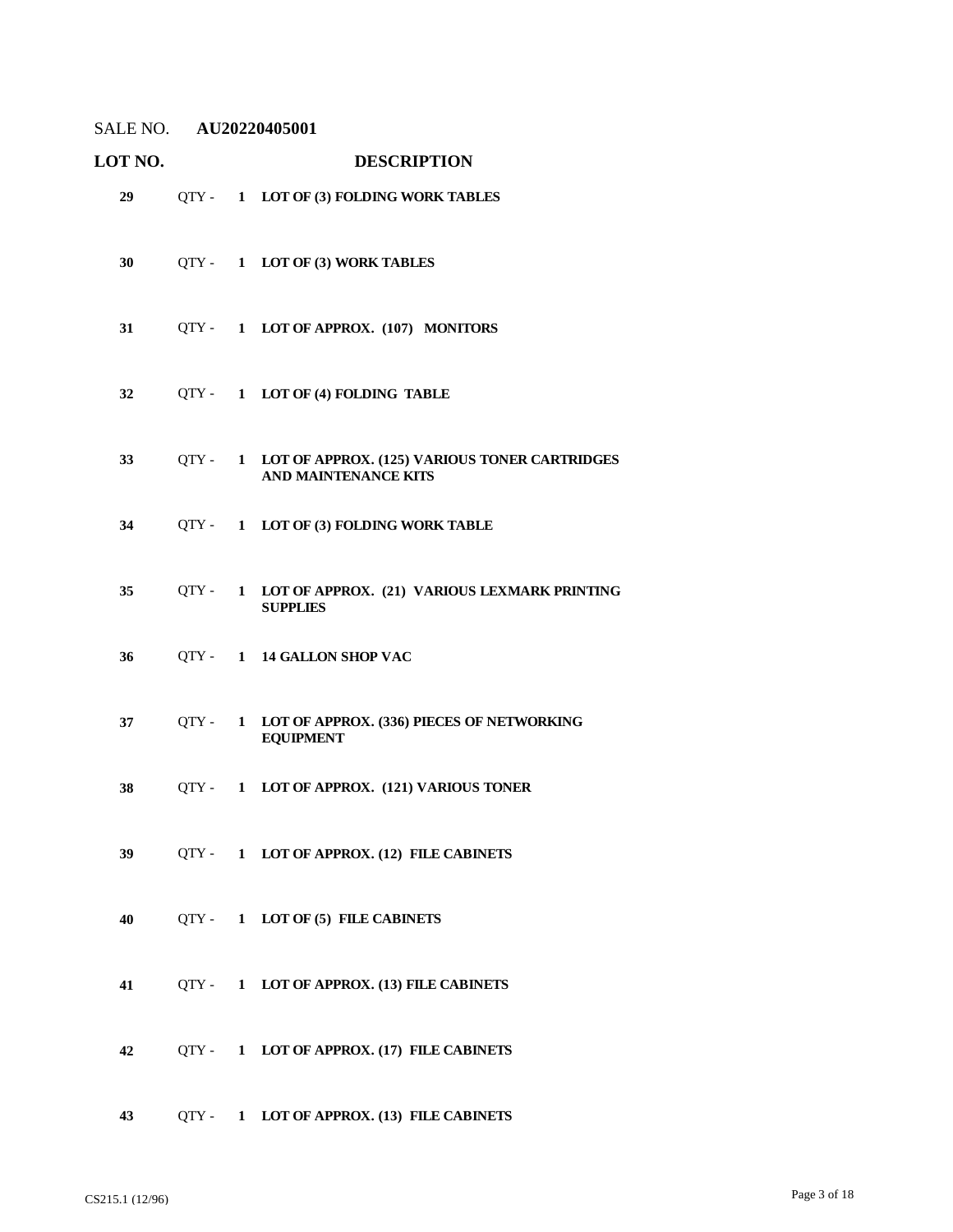| LOT NO. |         |              | <b>DESCRIPTION</b>                                |
|---------|---------|--------------|---------------------------------------------------|
| 44      |         |              | QTY - 1 LOT OF APPROX. (14) FILE CABINETS         |
| 45      |         |              | QTY- 1 LOT OF APPROX. (18) FILE CABINETS          |
| 46      |         |              | QTY - 1 LOT OF (5) FILE CABINETS                  |
| 47      |         |              | QTY- 1 LOT OF (6) FILE CABINETS                   |
| 48      |         |              | QTY - 1 ROLLING FILING CABINET - GRAY 2 DRAWER    |
| 49      |         |              | QTY- 1 LOT OF (4) FILE CABINETS                   |
|         |         |              | 50 QTY - 1 LOT OF (4) 2 DRAWER FILE CABINETS      |
| 51      |         |              | QTY- 1 LOT OF APPROX. (17) FILE CABINET           |
| 52      |         |              | QTY - 1 LOT OF (2) FILE CABINETS                  |
| 53      |         |              | QTY - 1 LOT OF (8) FILE CABINETS                  |
| 54      |         |              | QTY - 1 STORAGE CABINET WITH 5 SHELVES            |
| 55      |         |              | QTY- 1 LOT OF (6) FILE CABINETS                   |
| 56      |         |              | QTY - 1 LOT OF APPROX. (14) LATERAL FILE CABINETS |
| 57      |         |              | QTY- 1 LOT OF APPROX. (12) FILE CABINETS          |
| 58      | $QTY -$ | $\mathbf{1}$ | LOT OF APPROX. (19) FILE CABINETS                 |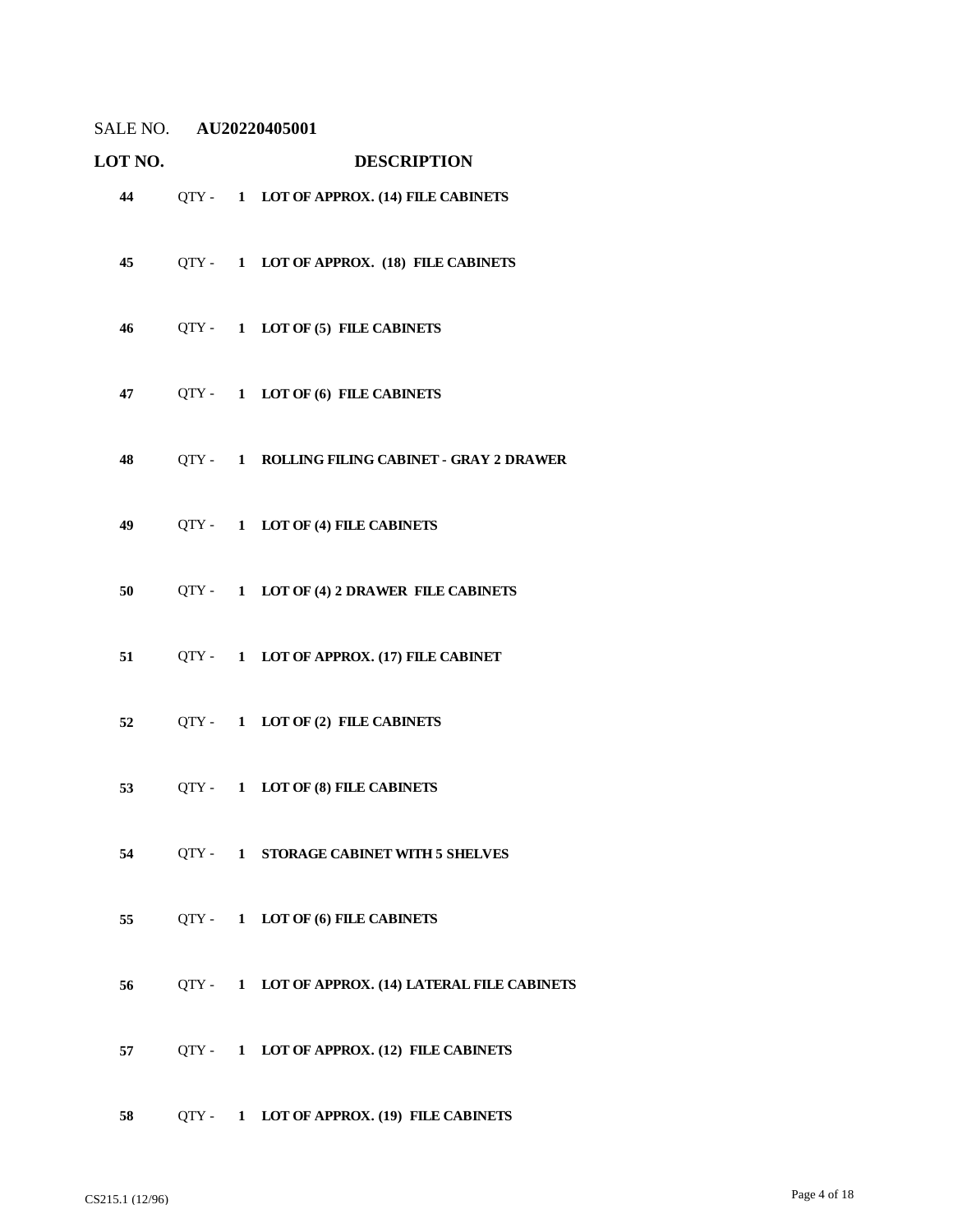| LOT NO. |         |              | <b>DESCRIPTION</b>                                         |
|---------|---------|--------------|------------------------------------------------------------|
| 59      |         |              | QTY - 1 LOT OF APPROX. (17) FILE CABINETS                  |
| 60      |         |              | QTY - 1 LOT OF APPROX. (14) LATERAL FILE CABINETS          |
| 61      |         |              | QTY - 1 LOT OF APPROX. (11) TABLES ON WHEELS               |
| 62      |         |              | QTY - 1 LOT OF APPROX. (14) BI LEVEL ADJUSTABLE TABLES     |
| 63      |         |              | QTY - 1 LOT OF APPROX. (15) BI LEVEL ADJUSTABLE TABLES     |
| 64      |         |              | QTY - 1 TRIANGLE TABLE                                     |
| 65      |         |              | QTY- 1 LOT OF (8) COMPUTER TABLES                          |
| 66      |         |              | QTY- 1 LOT OF (2) TABLES                                   |
| 67      |         |              | QTY- 1 LOT OF (5) TABLES                                   |
| 68      |         |              | QTY- 1 LOT OF (2) TABLES                                   |
| 69      |         |              | QTY - 1 LOT OF (3) DESKS                                   |
| 70      |         |              | QTY - 1 LOT OF (2) U SHAPED DESK (3 PIECES EACH)           |
| 71      |         |              | QTY- 1 LOT OF (5) TABLES                                   |
| 72      | OTY -   | $\mathbf{1}$ | LOT OF (1) GREY 4 DRAWER TOOL CART AND (1)<br><b>STOOL</b> |
| 73      | $QTY -$ | $\mathbf{1}$ | LOT OF (3) FOLDING TABLES                                  |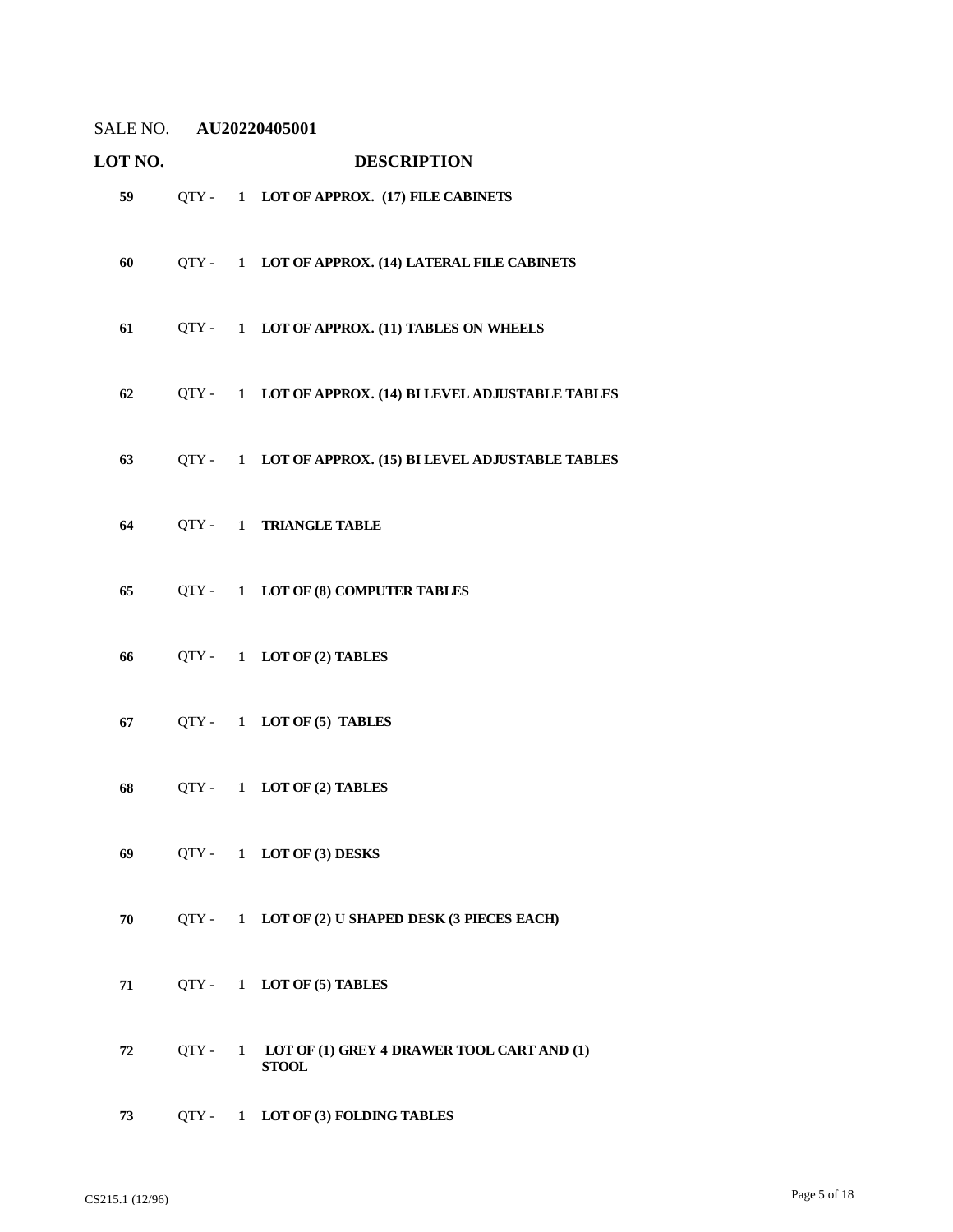| LOT NO. |       |              | <b>DESCRIPTION</b>                                                                                                            |
|---------|-------|--------------|-------------------------------------------------------------------------------------------------------------------------------|
| 74      | QTY - |              | 1 LABCONCO LAB HOOD, MODEL 224XX                                                                                              |
| 75      |       |              | QTY - 1 ALADDIN PLATE WARMER MODEL: DH07                                                                                      |
| 76      |       |              | QTY- 1 LOT OF (2) 2 SIDED WOODEN BOOTHS                                                                                       |
| 77      | OTY - |              | 1 LOT OF (2) U SHAPED DESK (3 PIECES EACH)                                                                                    |
| 78      | OTY - |              | 1 LOT OF (1) XEROX WORK CENTRE 4150 AND (1)<br>XEROX WC5885 COPIER                                                            |
| 79      | OTY - | $\mathbf{1}$ | LOT OF (1) COPIER NO HARD DRIVE CANON IMAGE<br>RUNNER 4570 AND (1) XEROX WC5885 COPIER                                        |
| 80      | OTY - | $\mathbf{1}$ | LOT OF APPROX. (165) VARIOUS PIECES OF<br><b>COMPUTER EQUIPMENT</b>                                                           |
| 81      | OTY - | $\mathbf{1}$ | LOT OF (1) STAINLESS STEEL CART AND (1) ROLLING<br><b>CART WITH DOOR</b>                                                      |
| 82      | QTY - | $\mathbf{1}$ | LOT OF (1) VIDEO CONFERENCE STAND WITH 42<br>INCH SCREEN AND CAMERA AND (1) TANDBERG 8000<br><b>VIDEO CONFERECE EQUIPMENT</b> |
| 83      | OTY - | $\mathbf{1}$ | LOT OF (2) PLASTIC LARGE BINS WITH WHEELS                                                                                     |
| 84      | OTY - |              | 1 LOT OF APPROX. (125) SMALL TRASH CANS AND<br><b>GRAY TRASH BIN</b>                                                          |
| 85      | QTY - |              | 1 UNIFOLD FOLDING EMS SHELTER<br><b>DECONTAMINATION</b>                                                                       |
| 86      | QTY - | $\mathbf{1}$ | LOT OF (1) CART INCLUDING EVERYTHING ON IT                                                                                    |
| 87      | QTY - | $\mathbf{1}$ | MEDICINE SERVICE STATION STAINLESS STEEL<br><b>MODEL PV-1</b><br>SERIAL: 2052, 120 V, 60HZ                                    |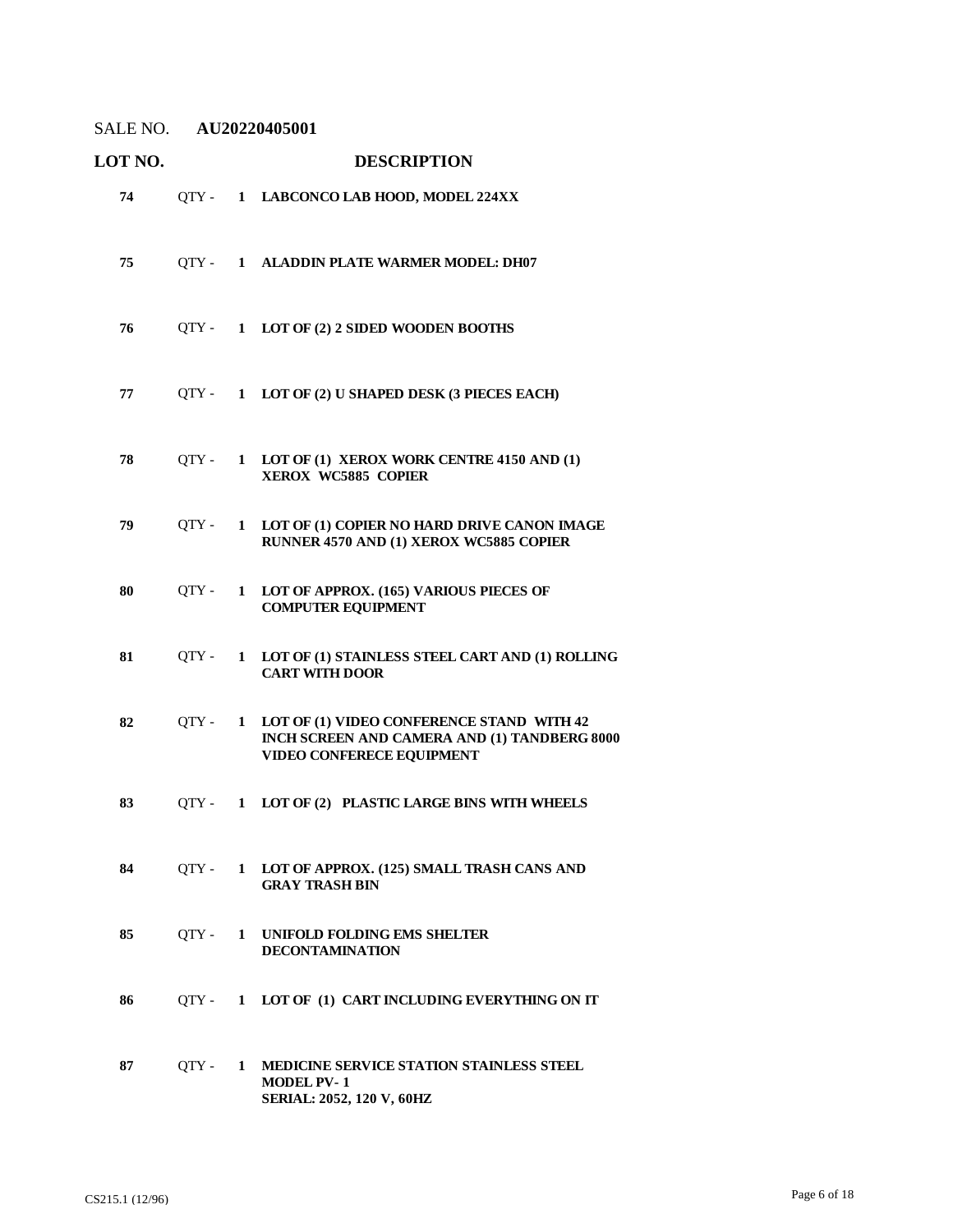| LOT NO. |             |   | <b>DESCRIPTION</b>                                                                                           |
|---------|-------------|---|--------------------------------------------------------------------------------------------------------------|
| 88      | $QTY -$     |   | 1 MEDICINE SERVICE STATION STAINLESS STEEL<br><b>MODEL PV-1</b><br>SERIAL: 2052, 120 V, 60HZ <1/4/21;1/5/21> |
| 89      | QTY- 1 CART |   |                                                                                                              |
| 90      | OTY -       |   | 1 AEROSPACE AMERICA AIRFILTER                                                                                |
| 91      |             |   | QTY - 1 LOT OF APPROX. (19) FILE CABINETS                                                                    |
| 92      | OTY -       |   | 1 TENNANT - T7 FLOOR SCRUBBER                                                                                |
| 93      | OTY -       |   | 1 AVL SMART SAMPLER -SPC478 DIMENSIONS IN<br>CRATE: 40 IN L X 39 IN W X88 IN H APPROX WEIGHT<br>573 LBS.     |
| 94      | OTY -       |   | 1 LOT OF (6) BI-LEVEL ADJUSTABLE TABLES                                                                      |
| 95      | OTY -       |   | 1 LOT OF APPROX. (11) DUPONT PERSONAL<br><b>PROTECTION</b>                                                   |
| 96      | OTY -       |   | 1 LOT OF APPROX. (10) AIR MATTRESSES (2 BOXES)                                                               |
| 97      |             |   | QTY- 1 LOT OF APPROX. (6) SLEEPING BAGS                                                                      |
| 98      | OTY -       |   | 1 LOT OF APPROX. (10) BI- LEVEL ADJUSTABLE TABLE                                                             |
| 99      | OTY -       | 1 | LOT OF APPROX. (12) BI- LEVEL ADJUSTABLE<br><b>TABLES</b>                                                    |
| 100     | OTY -       | 1 | LOT OF (10) BI- LEVEL ADJUSTABLE TABLES                                                                      |
| 101     | QTY -       | 1 | LOT OF APPROX. (12) BI- LEVEL ADJUSTABLE<br><b>TABLES</b>                                                    |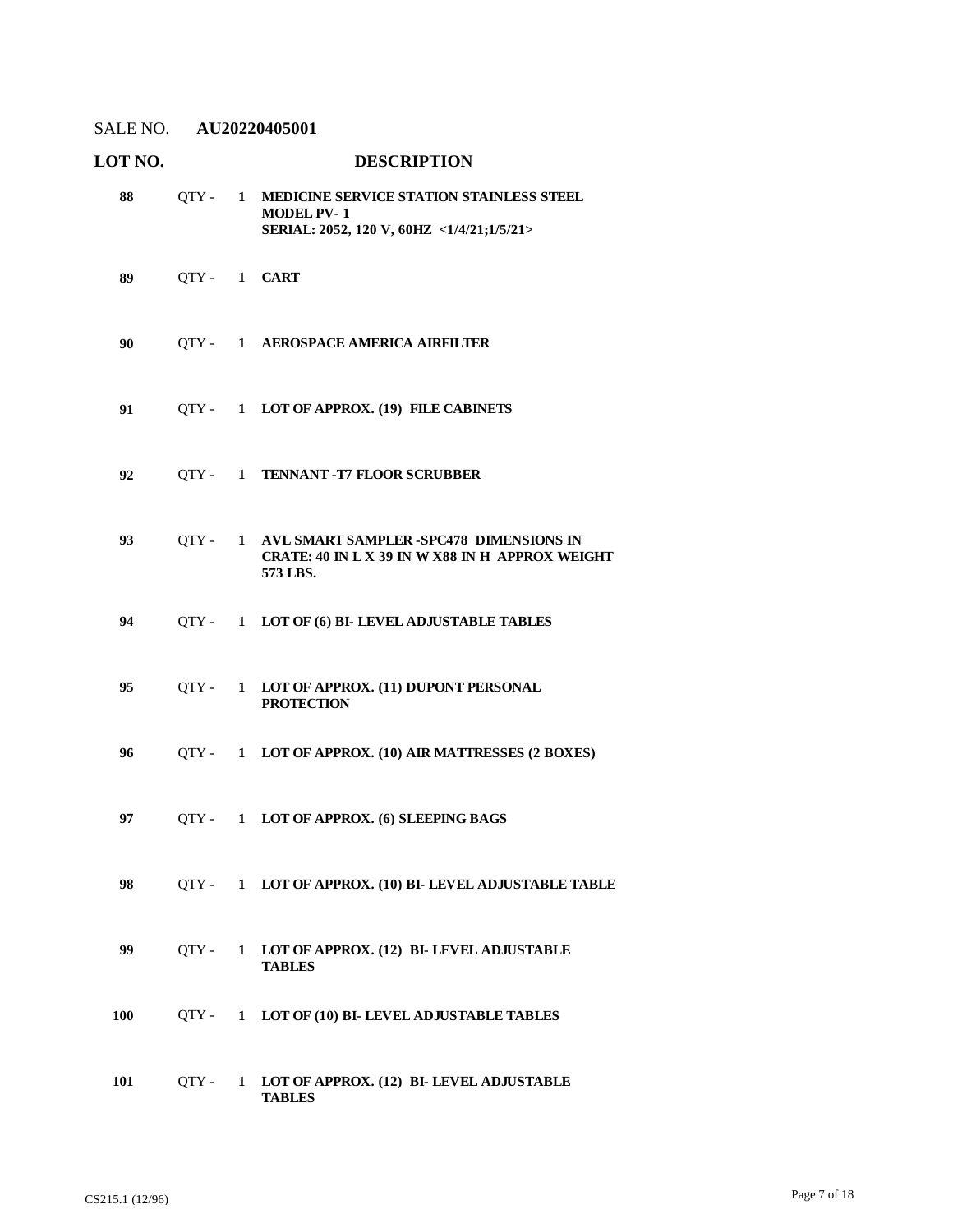| LOT NO. |       | <b>DESCRIPTION</b>                                 |                 |
|---------|-------|----------------------------------------------------|-----------------|
| 102     |       | QTY - 1 ROLLING LADDER                             |                 |
| 103     |       | QTY - 1 LOT OF (9) PIECES OF GLASS (VARIOUS SIZES) |                 |
| 104     |       | QTY- 1 LOT OF (2) GREEN CHAIRS                     |                 |
| 105     |       | QTY - 1 LOT OF (2) BLUE CHAIRS                     |                 |
| 106     |       | QTY - 1 LOT OF (2) CHAIRS                          |                 |
| 107     |       | QTY- 1 LOT OF (2) CHAIRS                           |                 |
| 108     |       | QTY - 1 LOT OF APPROX. (12) CAFE CHAIRS            |                 |
| 109     |       | QTY- 1 LOT OF (6) CHAIRS                           |                 |
| 110     |       | QTY - 1 CONFERENCE CHAIR                           |                 |
| 111     |       | QTY - 1 LOT OF (3) CHAIRS                          | ** CANCELLED ** |
| 112     |       | QTY - 1 LOT OF (2) CHAIRS                          |                 |
| 113     |       | QTY - 1 LOT OF (3) CHAIRS                          |                 |
| 114     |       | QTY- 1 LOT OF (3) CHAIRS                           |                 |
| 115     |       | QTY- 1 LOT OF (2) CHAIRS                           |                 |
| 116     | QTY - | 1 LOT OF (3) CHAIRS                                |                 |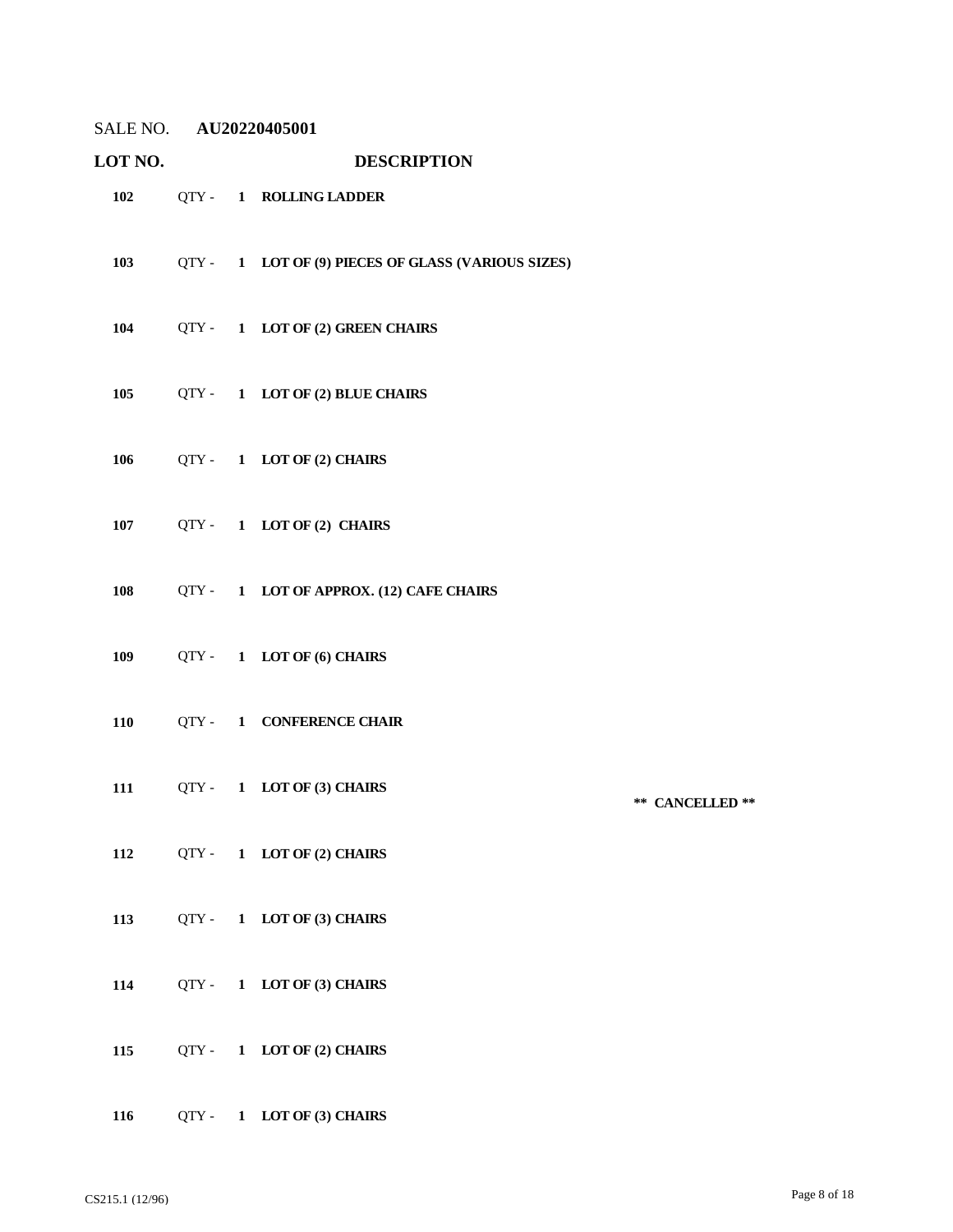| <b>LOT NO.</b> |  | <b>DESCRIPTION</b>                                     |
|----------------|--|--------------------------------------------------------|
|                |  | 117 QTY - 1 LOT OF (3) CHAIRS                          |
|                |  | 118 QTY - 1 LOT OF (2) CHAIRS                          |
|                |  | 119 QTY - 1 LOT OF (6) CHAIRS                          |
|                |  | 120 QTY - 1 LOT OF (5) CHAIRS                          |
|                |  | 121 QTY - 1 LOT OF (7) CHAIRS                          |
|                |  | 122 QTY - 1 LOT OF (5) CHAIRS                          |
|                |  | 123 QTY - 1 LOT OF (2) CHAIRS                          |
|                |  | 124 QTY-1 LOT OF (2) CHAIRS                            |
|                |  | 125 QTY - 1 LOT OF (5) CHAIRS                          |
|                |  | 126 QTY - 1 LOT OF APPROX. (16) CONFERENCE ROOM CHAIRS |
| 127            |  | QTY - LOT OF (4) CHAIRS                                |
|                |  | 128 QTY-1 LOT OF (6) CHAIRS                            |
| 129            |  | QTY- 1 LOT OF APPROX. (10) CHAIRS                      |
| 130            |  | QTY - 1 LOT OF (7) CHAIRS                              |
| 131            |  | QTY- 1 LOT OF (3) CHAIRS                               |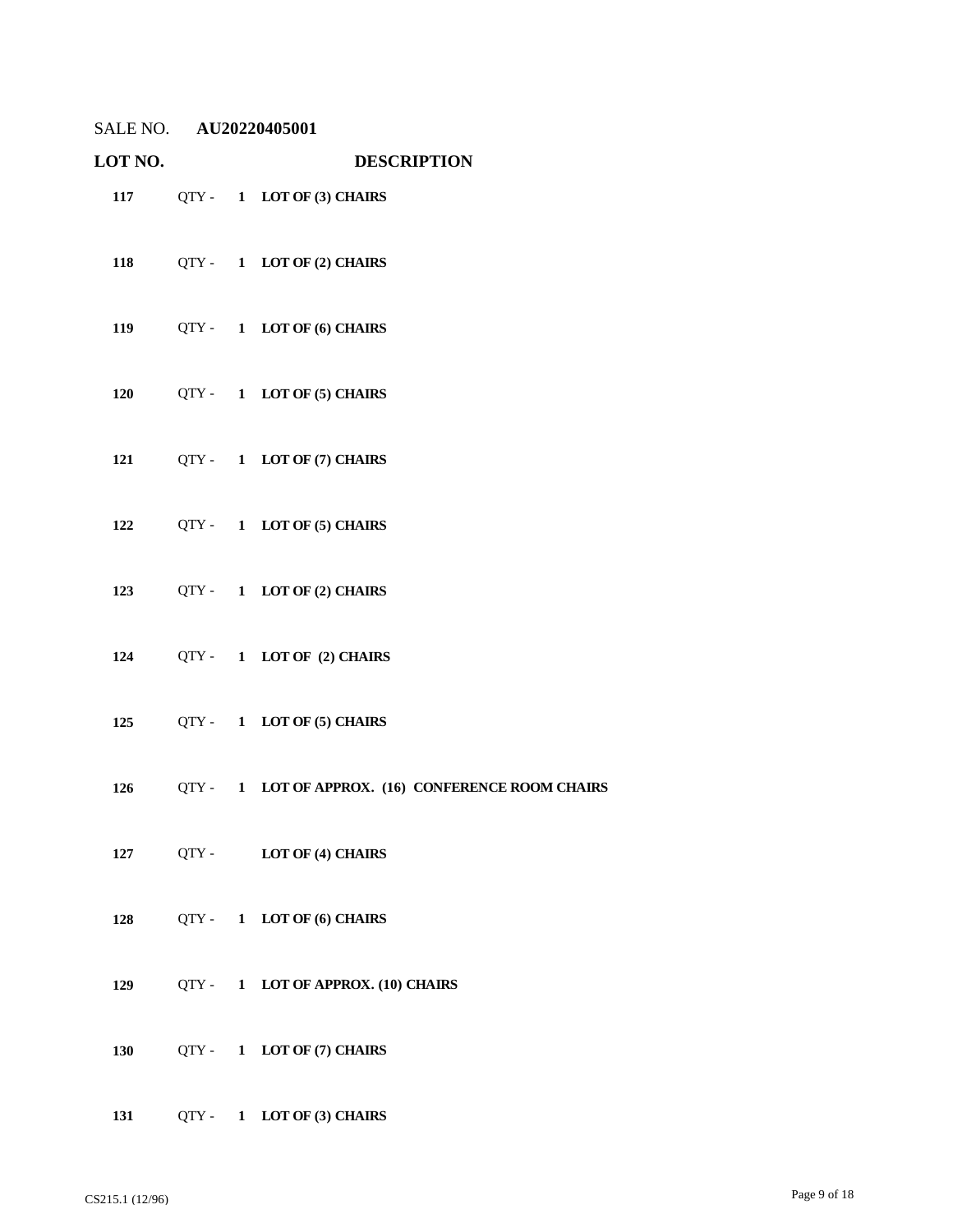| SALE NO. | AU20220405001 |
|----------|---------------|
|          |               |

| LOT NO.    |  | <b>DESCRIPTION</b>                       |
|------------|--|------------------------------------------|
|            |  | 132 QTY - 1 LOT OF (2) CHAIRS            |
|            |  | 133 QTY - 1 LOT OF (4) CHAIRS            |
|            |  | 134 QTY - 1 LOT OF (2) CHAIRS            |
|            |  | 135 QTY - 1 LOT OF (13) WOODEN CHAIRS    |
|            |  | 136 QTY - LOT OF (3) CHAIRS              |
|            |  | 137 QTY - 1 LOT OF (3) CONFERENCE CHAIRS |
| 138        |  | QTY- 1 LOT OF (4) CHAIRS                 |
|            |  | 139 QTY - 1 LOT OF (4) CHAIRS            |
| <b>140</b> |  | QTY- 1 LOT OF (4) CHAIRS                 |
|            |  | 141 QTY - 1 LOT OF (2) CHAIRS            |
| 142        |  | QTY- 1 LOT OF (2) ROLLING CHAIRS         |
| 143        |  | QTY- LOT OF (4) CHAIRS                   |
| 144        |  | QTY- 1 LOT OF (2) CHAIRS                 |
| 145        |  | QTY- 1 LOT OF (2) CHAIRS                 |
| 146        |  | QTY - 1 LOT OF (4) CHAIRS                |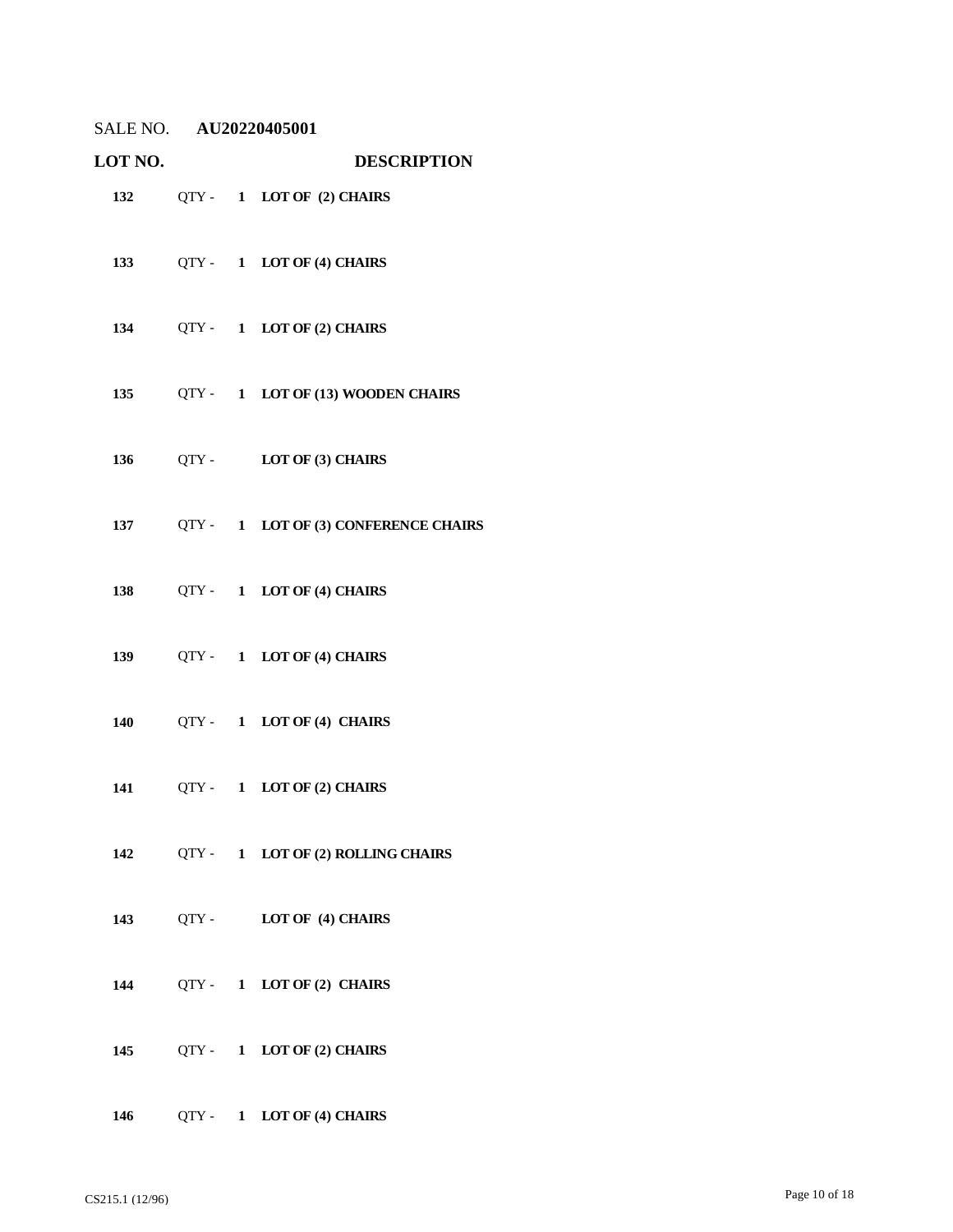| LOT NO. |  | <b>DESCRIPTION</b>                  |
|---------|--|-------------------------------------|
|         |  | 147 QTY - 1 LOT OF (2) CHAIRS       |
|         |  | 148 QTY - 1 LOT OF (6) CHAIRS       |
|         |  | 149 QTY - 1 LOT OF (2) CHAIRS       |
|         |  | 150 QTY - 1 LOT OF (2) CHAIRS       |
|         |  | 151 QTY - 1 LOT OF (2) CHAIRS       |
|         |  | 152 QTY - 1 LOT OF (3) CHAIRS       |
|         |  | 153 QTY-1 LOT OF (8) STOOLS         |
|         |  | 154 QTY - 1 LOT OF (3) CHAIRS       |
|         |  | 155 QTY - 1 LOT OF (2) CHAIRS       |
|         |  | 156 QTY-1 LOT OF (6) CHAIRS         |
| 157     |  | QTY- 1 LOT OF (2) CHAIRS            |
| 158     |  | QTY - 1 LOT OF (9) WOODEN WARDROBES |
| 159     |  | QTY - 1 LOT OF (9) WOODEN WARDROBES |
| 160     |  | QTY - 1 LOT OF (2) BOOKCASES        |
|         |  |                                     |

QTY - **1 STORAGE CABINET**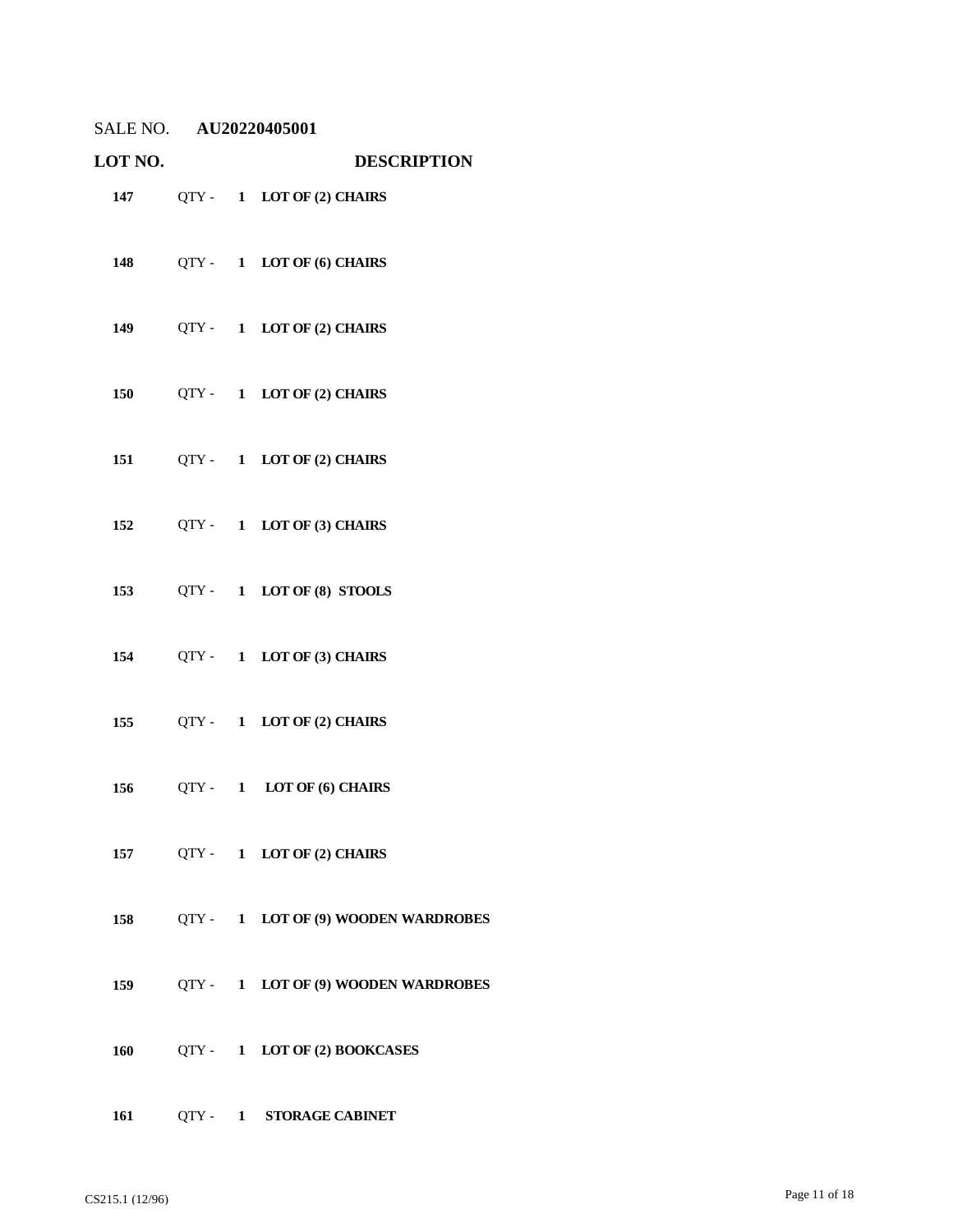| SALE NO. | AU20220405001 |
|----------|---------------|
|          |               |

| LOT NO. |  | <b>DESCRIPTION</b>                                    |
|---------|--|-------------------------------------------------------|
|         |  | 162 QTY - 1 LOT OF (4) BOOKCASES                      |
|         |  | 163 QTY- 1 LOT OF (3) BOOKCASES                       |
|         |  | 164 QTY - 1 LOT OF (3) BOOKCASES                      |
|         |  | 165 QTY - 1 LOT OF (4) BOOKCASES                      |
|         |  | 166 QTY - 1 LOT OF (3) BOOKCASES                      |
| 167     |  | QTY - 1 LOT OF APPROX. (12) LATERAL FILE CABINETS     |
| 168     |  | QTY - 1 LOT OF APPROX. (14) LATERAL FILE CABINETS     |
| 169     |  | QTY - 1 LOT OF APPROX. (14) LATERAL FILE CABINETS     |
| 170     |  | QTY - 1 LOT OF APPROX. (16) LATERAL FILE CABINETS     |
|         |  | 171 QTY - 1 LOT OF APPROX. (16) LATERAL FILE CABINETS |
| 172     |  | QTY- 1 LOT OF (2) CABINETS                            |
| 173     |  | QTY - 1 LOT OF (3) FILE CABINETS                      |
| 174     |  | QTY- 1 LOT OF (5) FILE CABINETS                       |
| 175     |  | QTY - 1 LOT OF (4) FILE CABINETS                      |
| 176     |  | QTY- 1 LOT OF (2) FILE CABINETS                       |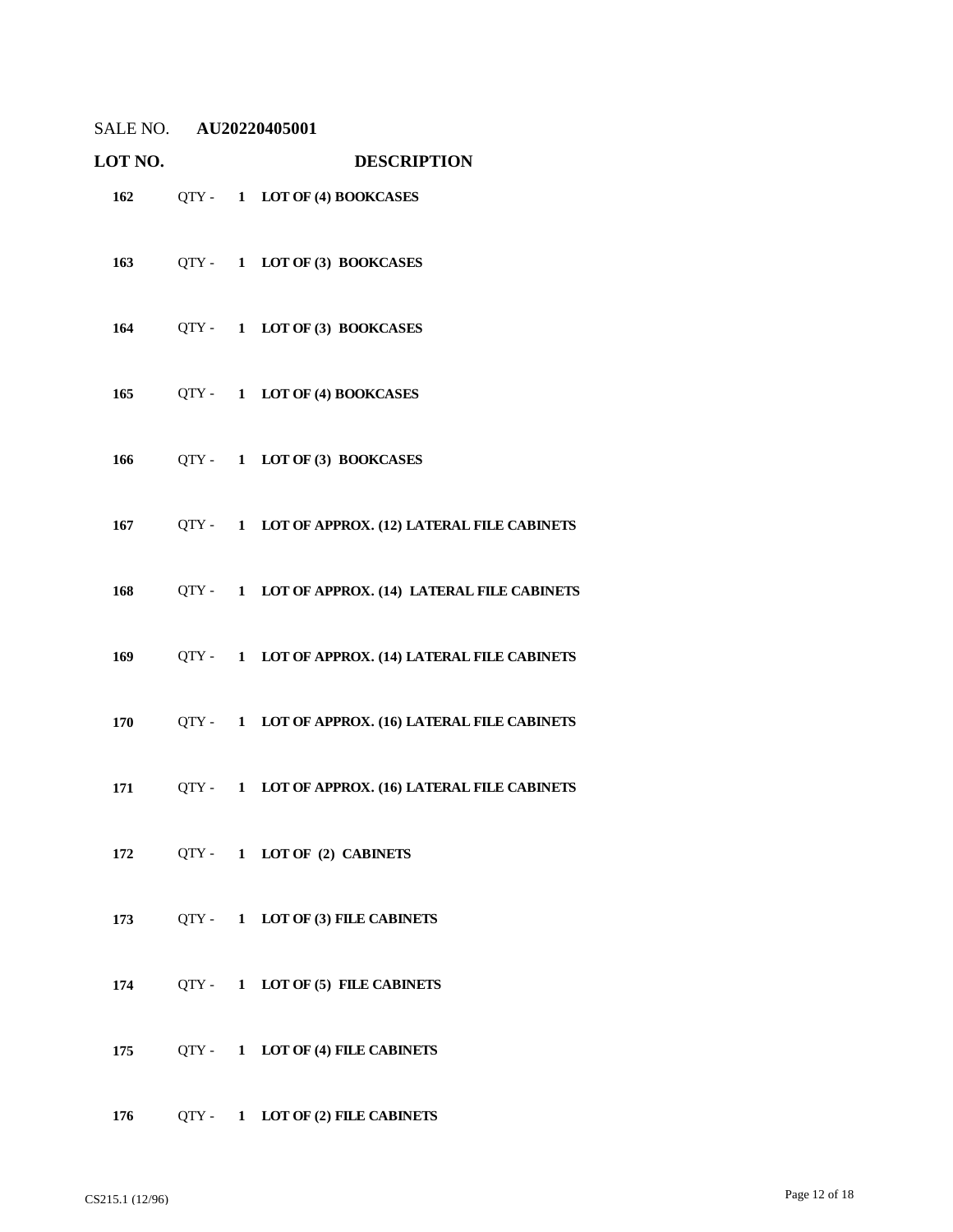| LOT NO. |  | <b>DESCRIPTION</b>                              |
|---------|--|-------------------------------------------------|
|         |  | 177 QTY - 1 LOT OF (2) FILE CABINETS            |
| 179     |  | QTY - 1 LOT OF (12) LATERAL FILE CABINETS       |
| 180     |  | QTY - 1 LOT OF (5) FILE CABINETS                |
| 181     |  | QTY- 1 LOT OF (12) COMPUTER TABLES              |
|         |  | 182 QTY - 1 LOT OF (1) STEP STOOL AND (1) TABLE |
| 183     |  | QTY - 1 LOT OF (11) COMPUTER TABLES             |
|         |  | 184 QTY-1 LOT OF (2) TABLES                     |
| 185     |  | QTY- 1 LOT OF (3) CREDENZA                      |
| 186     |  | QTY - 1 LOT OF (2) ROLLING TABLES               |
| 187     |  | QTY- 1 LOT OF (2) MODULAR TABLES                |
|         |  | 188 QTY - 1 2 DRAWER DESK                       |
|         |  | 189 QTY - 1 LOT OF (2) TABLES                   |
| 190     |  | QTY- 1 LOT OF (2) DESKS                         |
|         |  | 191 QTY - 1 LOT OF (2) DESKS                    |
| 192     |  | QTY- 1 WOOD DESK                                |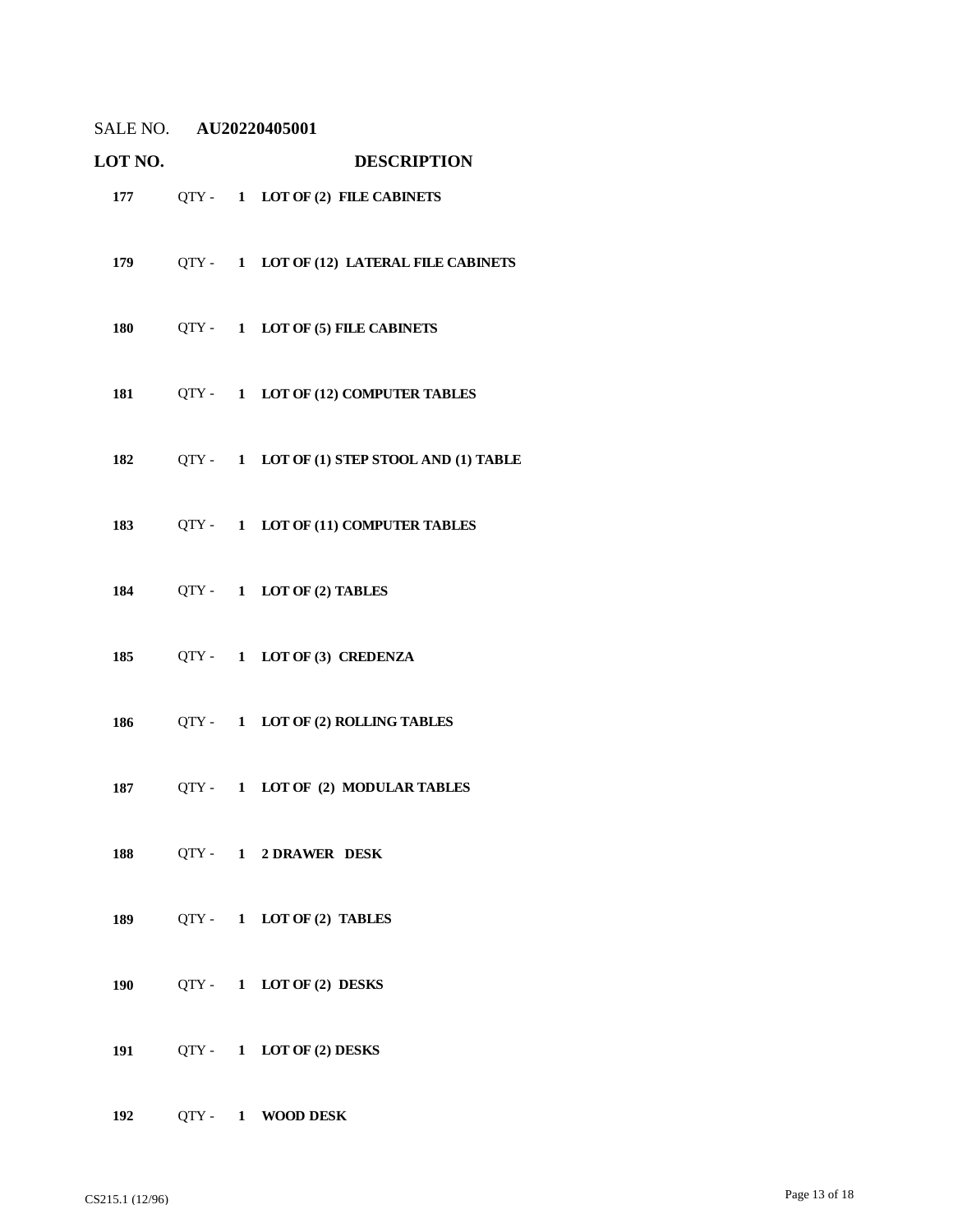| SALE NO. | AU20220405001 |
|----------|---------------|
|          |               |

| LOT NO. |           |              | <b>DESCRIPTION</b>                                                        |
|---------|-----------|--------------|---------------------------------------------------------------------------|
|         |           |              | 193 QTY - 1 LOT OF (2) 2-TIER TABLES                                      |
|         |           |              | 194 QTY - 1 LOT OF (2) DESK                                               |
|         |           |              | 195 QTY - 1 LOT OF (2) DESKS                                              |
|         |           |              | 196 QTY - 1 LOT OF (2) DESKS                                              |
|         |           |              | 197 QTY - 1 DESK WITH RETURN                                              |
|         |           |              | 198 QTY - 1 LOT OF (2) TABLES                                             |
|         |           |              | 199 QTY - 1 LOT OF (2) COMPUTER TABLES                                    |
|         |           |              | 200 QTY - 1 LOT OF (2) DESKS                                              |
|         |           |              | 201 QTY-1 WOODEN BENCH                                                    |
| 202     |           |              | QTY- 1 WOODEN BENCH                                                       |
| 203     |           |              | QTY - 1 METAL MAIL SORT RACK                                              |
| 204     | $QTY -$   |              | 1 LOT OF APPROX. (1) PALLET OF LEGAL SIZE<br><b>MANILLA FOLDERS</b>       |
| 205     |           |              | QTY - 1 LOT OF APPROX. (1) PALLET OF LEGAL SIZE<br><b>MANILLA FOLDERS</b> |
| 206     | $QTY -$   | $\mathbf{1}$ | LOT OF APPROX. (1) PALLET OF LEGAL SIZE<br><b>MANILLA FOLDERS</b>         |
| 207     | $QTY - 1$ |              | LOT OF APPROX. (1) PALLET OF LEGAL SIZE GREEN<br><b>HANGING FOLDERS</b>   |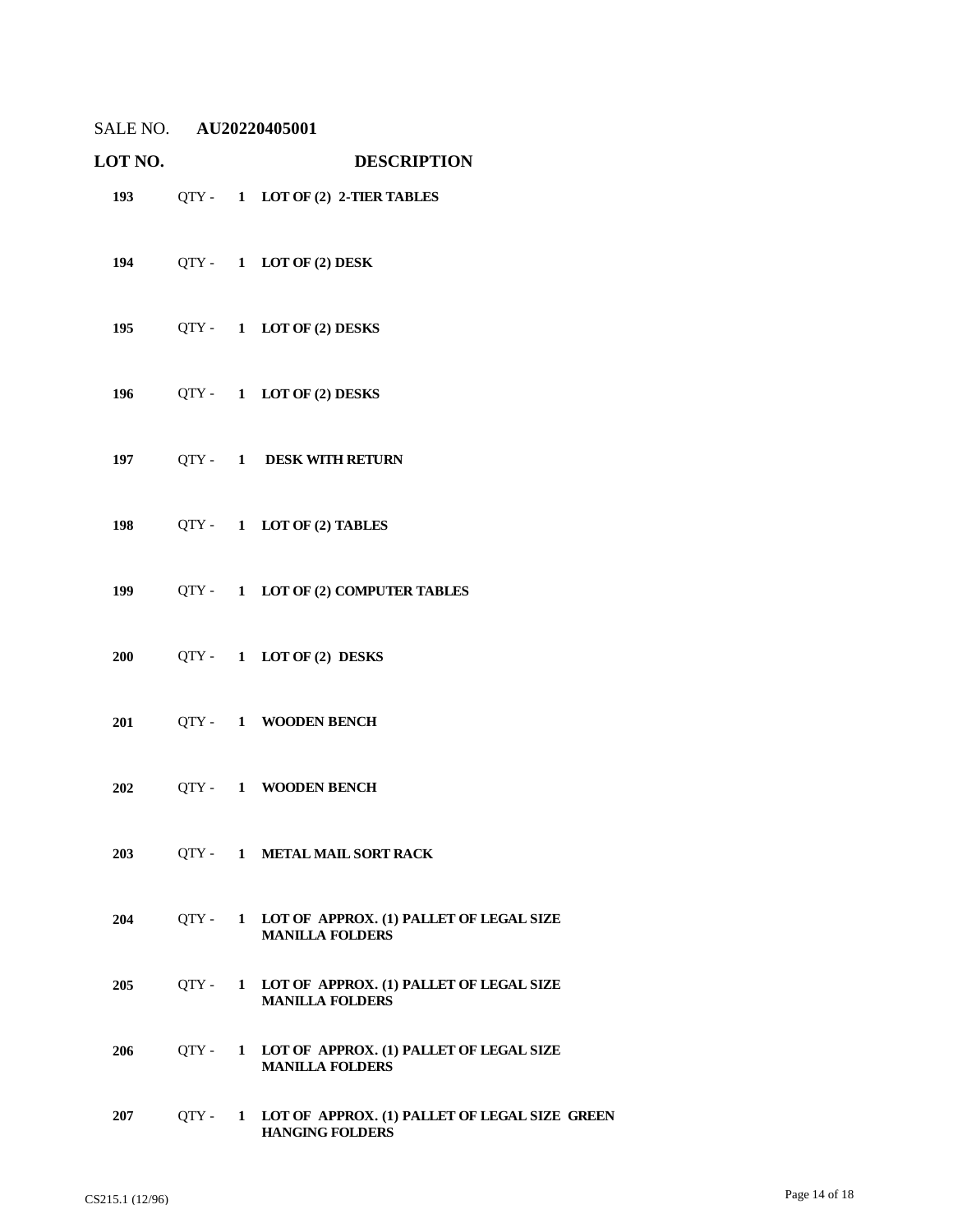| LOT NO. |  | <b>DESCRIPTION</b>                                                  |
|---------|--|---------------------------------------------------------------------|
| 208     |  | QTY - 1 LOT OF APPROX. (1) PALLET OF LASER PRINTER<br><b>LABELS</b> |
| 209     |  | QTY - 1 LOT OF APPROX. (1) PALLET OF LASER PRINTER<br><b>LABELS</b> |
| 210     |  | QTY - 1 LOT OF (4) TABLES                                           |
| 211     |  | QTY - 1 LOT OF (2) LATERAL FILE CABINETS                            |
| 212     |  | QTY - 1 LOT OF (2) STORAGE CABINETS                                 |
| 213     |  | QTY - 1 RECTANGE RECYCLER TRASH BIN (54 X 27 X 36)                  |
| 214     |  | QTY - 1 LOT OF (6) LATERAL FILE CABINETS                            |
| 215     |  | QTY - 1 LOT OF (14) FILE CABINETS                                   |
| 216     |  | QTY - 1 LOT OF (3) LATERAL CABINETS                                 |
| 217     |  | QTY - LOT OF (3) FILE CABINETS                                      |
|         |  | 218 QTY - 1 LOT OF (3) TABLES                                       |
| 219     |  | QTY- 1 LOT OF (2) TABLES                                            |
| 220     |  | QTY- 1 LOT OF (2) TABLES                                            |
| 221     |  | QTY- 1 LOT OF (4) COMPUTER TABLES                                   |
| 222     |  | QTY- 1 LOT OF (2) TABLES                                            |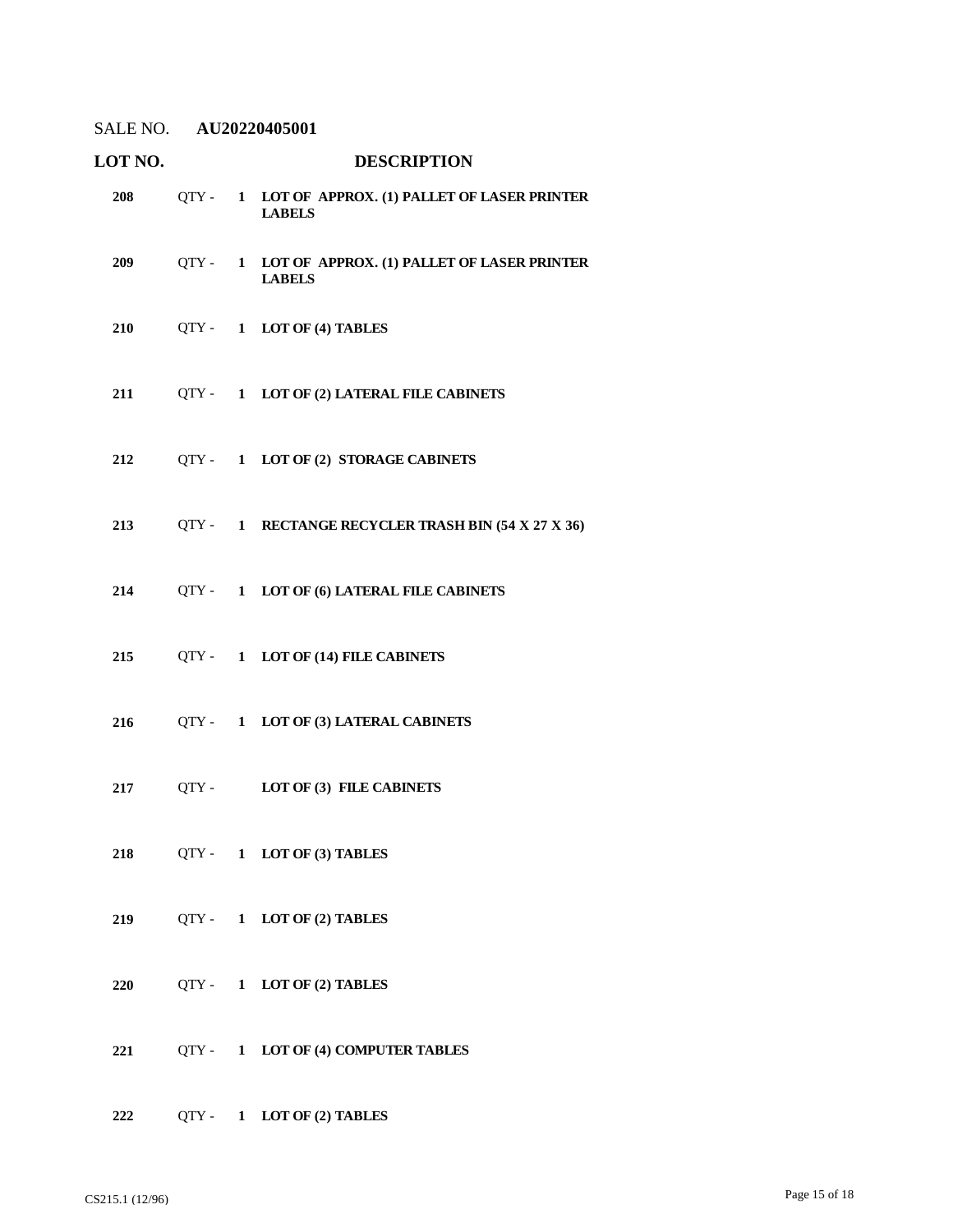| <b>LOT NO.</b> |       | <b>DESCRIPTION</b>                                                            |
|----------------|-------|-------------------------------------------------------------------------------|
| 223            |       | QTY- 1 LOT OF (3) RED TOP CAFE TABLES                                         |
| 224            |       | QTY- 1 LOT OF (3) TABLES                                                      |
| 225            |       | QTY- 1 LOT OF (4) TABLES                                                      |
| 226            |       | QTY- 1 WORK STATION                                                           |
| 227            |       | QTY - 1 LOT OF APPROX. (10) LATERAL FILE CABINETS                             |
| 228            |       | QTY - 1 LOT OF APPROX. (10) LATERAL FILE CABINETS                             |
| 229            |       | QTY - 1 LOT OF APPROX. (12) LATERAL FILE CABINETS                             |
| 230            | OTY - | 1 LOT OF APPROX. (593) VARIOUS PIECES OF<br><b>COMPUTER EQUIPMENT</b>         |
| 231            |       | QTY - 1 LOT OF APPROX. (370) MONITORS AND STANDS                              |
| 232            |       | QTY - 1 LOT OF (3) PALLETS VARIOUS SERVERS, ROUTERS<br>AND COMPUTER EQUIPMENT |
| 233            |       | QTY - 1 LOT OF APPROX. (195) PIECES OF COMPUTER<br><b>EQUIPMENT</b>           |
| 234            |       | QTY- 1 LOT OF APPROX. (32) PIECES OF COMPUTER<br><b>EQUIPMENT</b>             |
| 235            | OTY - | 1 LOT OF APPROX. (80) PIECES OF COMPUTER<br><b>EQUIPMENT</b>                  |
| 236            |       | QTY - 1 LOT OF APPROX. (22) WOODEN FRAMED CHAIRS                              |
| 237            |       | QTY- 1 COAT RACK                                                              |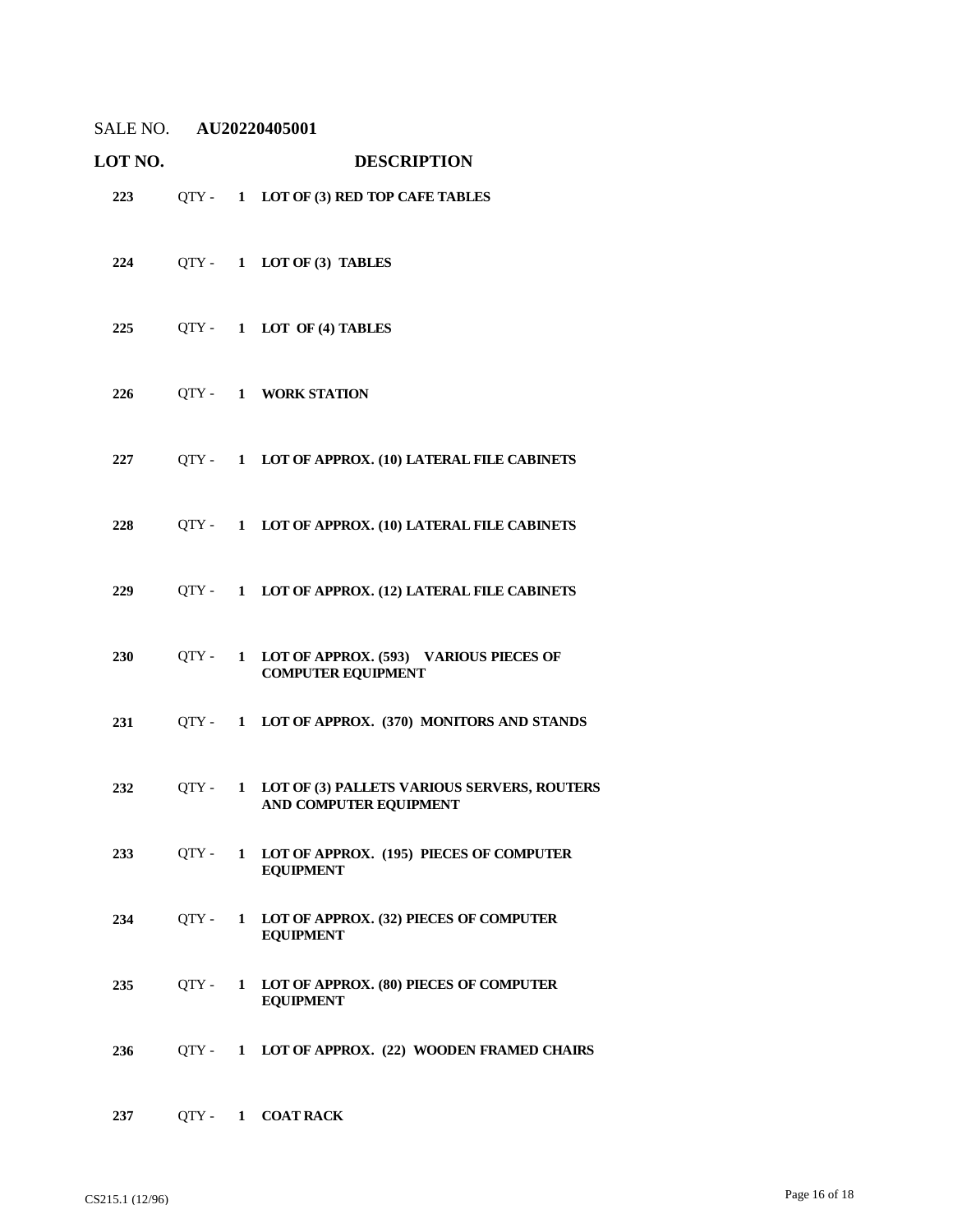| LOT NO. |       |              | <b>DESCRIPTION</b>                                                                                                                                                                                                                                                       |
|---------|-------|--------------|--------------------------------------------------------------------------------------------------------------------------------------------------------------------------------------------------------------------------------------------------------------------------|
| 238     | OTY - |              | 1 LOT OF APPROX. (31) PIECES OF COMPUTER<br><b>EQUIPMENT</b>                                                                                                                                                                                                             |
| 240     |       |              | QTY- 1 GE WASHER                                                                                                                                                                                                                                                         |
| 241     | OTY - | $\mathbf{1}$ | LOT OF (2) OTARI TAPE DECK UNITS AND (2) METAL<br><b>CART ON WHEELS</b>                                                                                                                                                                                                  |
| 242     | OTY - |              | 1 LOT OF APPROX. (11) ELECTRONIC EQUIPMENT<br><b>INCLUDES TABLE</b>                                                                                                                                                                                                      |
| 243     | OTY - |              | 1 LOT OF OFFICE SUPPILIES AND TONER                                                                                                                                                                                                                                      |
| 244     |       |              | QTY - 1 FENDALL CO. EMERGENCY EYEWASH STATION                                                                                                                                                                                                                            |
| 245     |       |              | QTY - 1 LOT OF APPROX. (9) VARIOUS SIZE CRATES                                                                                                                                                                                                                           |
| 246     |       |              | QTY- 1 LOT OF (4) LOCKERS                                                                                                                                                                                                                                                |
| 247     | OTY - |              | 1 LOT OF APPROX (30) MODULAR WORKSTATIONS                                                                                                                                                                                                                                |
| 248     | OTY - | $\mathbf{1}$ | LOT OF APPROX. (450) CARDBOARD BOXES 10 X 10 X<br>16, (451) CARDBOARD BOXES 24 X 13 X 11, (350)<br>CARDBOARD BOXES 16.5 X 16.5 X 6, 180)<br>CARDBOARD BOXES 18 X 12 X 4 AND APPROX. (250)<br>CARDBOARD BOXES 16.5 X 16.5 X 3, (600)<br><b>CARDBOARD BOXES 8 X 8 X 10</b> |
| 249     | OTY - | 1            | LOT OF APPROX. (18) PALLETS OF CARDBOARD<br><b>BOXES</b> (24 X 13 X 3)                                                                                                                                                                                                   |
| 250     | QTY - | $\mathbf{1}$ | LOT OF APPROX. (294) FIRE EXTINGUISERS<br>(EXPIRED) 7 PALLETS                                                                                                                                                                                                            |
| 251     | OTY - | $\mathbf{1}$ | LOT OF (11) SERVER RACKS AND (3) RACAL<br><b>DATACON CABINETS</b>                                                                                                                                                                                                        |